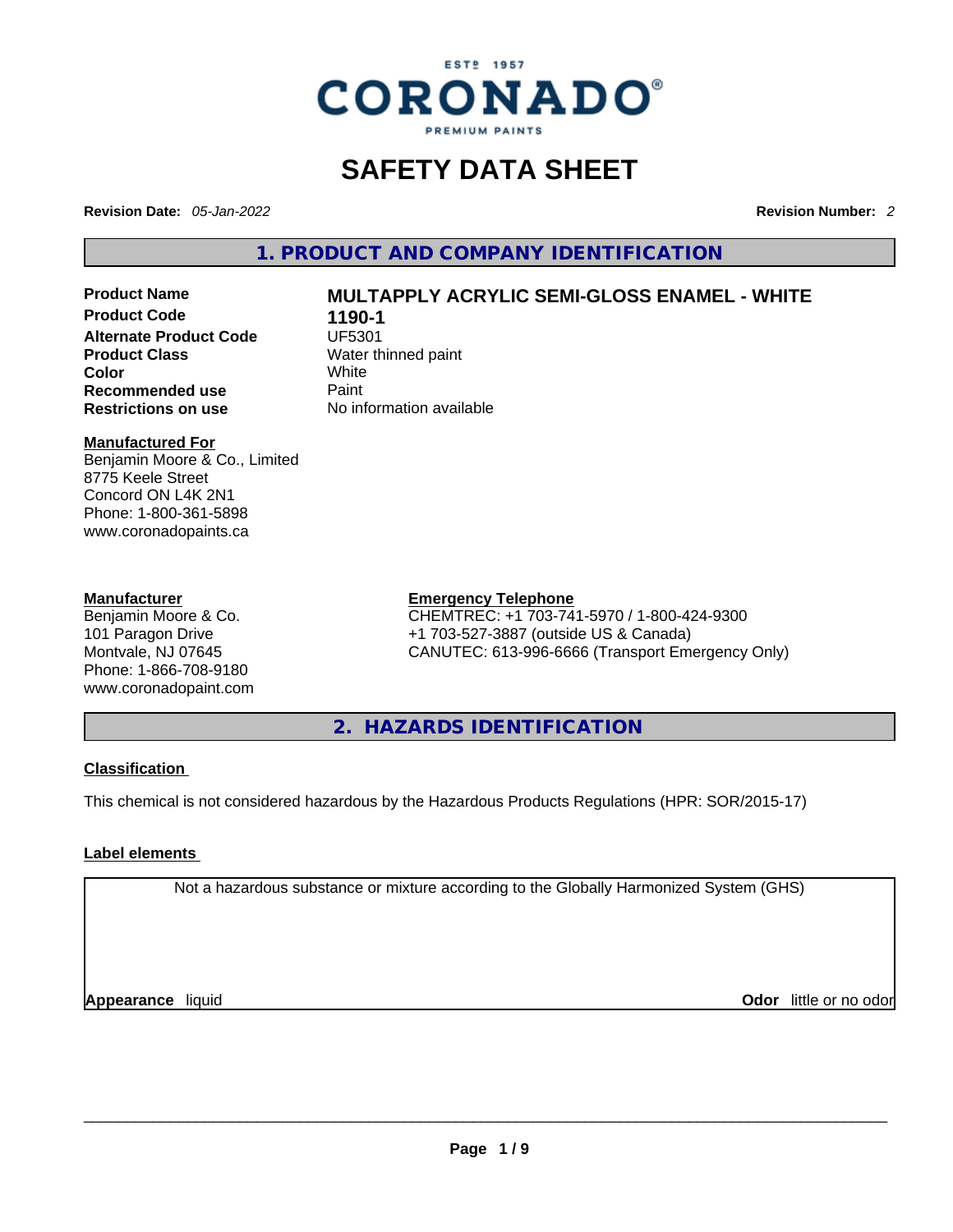# **Other information**

No information available

 **WARNING:** This product contains isothiazolinone compounds at levels of <0.1%. These substances are biocides commonly found in most paints and a variety of personal care products as a preservative. Certain individuals may be sensitive or allergic to these substances, even at low levels.

# **3. COMPOSITION INFORMATION ON COMPONENTS**

| <b>Chemical name</b>                                                            | CAS No.        | Weight-%    | Hazardous Material<br>registry number<br>(HMIRA registry #) | Date HMIRA filed and<br>Information Review Act date exemption granted<br>(if applicable) |
|---------------------------------------------------------------------------------|----------------|-------------|-------------------------------------------------------------|------------------------------------------------------------------------------------------|
| Titanium dioxide                                                                | 13463-67-7     | $10 - 30\%$ |                                                             |                                                                                          |
| Kaolin                                                                          | 1332-58-7      | - 5%        |                                                             |                                                                                          |
| Diethylene glycol monoethyl<br>ether                                            | $111 - 90 - 0$ | - 5%        |                                                             |                                                                                          |
| Propanoic acid, 2-methyl-,<br>monoester with<br>2,2,4-trimethyl-1,3-pentanediol | 25265-77-4     | $-5%$       |                                                             |                                                                                          |

\*The exact percentage (concentration) of composition has been withheld as a trade secret

| 4. FIRST AID MEASURES                  |                                                                                                            |  |
|----------------------------------------|------------------------------------------------------------------------------------------------------------|--|
| <b>General Advice</b>                  | No hazards which require special first aid measures.                                                       |  |
| <b>Eye Contact</b>                     | Rinse thoroughly with plenty of water for at least 15<br>minutes and consult a physician.                  |  |
| <b>Skin Contact</b>                    | Wash off immediately with soap and plenty of water while<br>removing all contaminated clothes and shoes.   |  |
| <b>Inhalation</b>                      | Move to fresh air. If symptoms persist, call a physician.                                                  |  |
| Ingestion                              | Clean mouth with water and afterwards drink plenty of<br>water. Consult a physician if necessary.          |  |
| <b>Most Important Symptoms/Effects</b> | None known.                                                                                                |  |
| <b>Notes To Physician</b>              | Treat symptomatically.                                                                                     |  |
|                                        | 5. FIRE-FIGHTING MEASURES                                                                                  |  |
| <b>Suitable Extinguishing Media</b>    | Use extinguishing measures that are appropriate to local<br>circumstances and the surrounding environment. |  |

**Protective equipment and precautions for firefighters** As in any fire, wear self-contained breathing apparatus pressure-demand, MSHA/NIOSH (approved or equivalent) and full protective gear. \_\_\_\_\_\_\_\_\_\_\_\_\_\_\_\_\_\_\_\_\_\_\_\_\_\_\_\_\_\_\_\_\_\_\_\_\_\_\_\_\_\_\_\_\_\_\_\_\_\_\_\_\_\_\_\_\_\_\_\_\_\_\_\_\_\_\_\_\_\_\_\_\_\_\_\_\_\_\_\_\_\_\_\_\_\_\_\_\_\_\_\_\_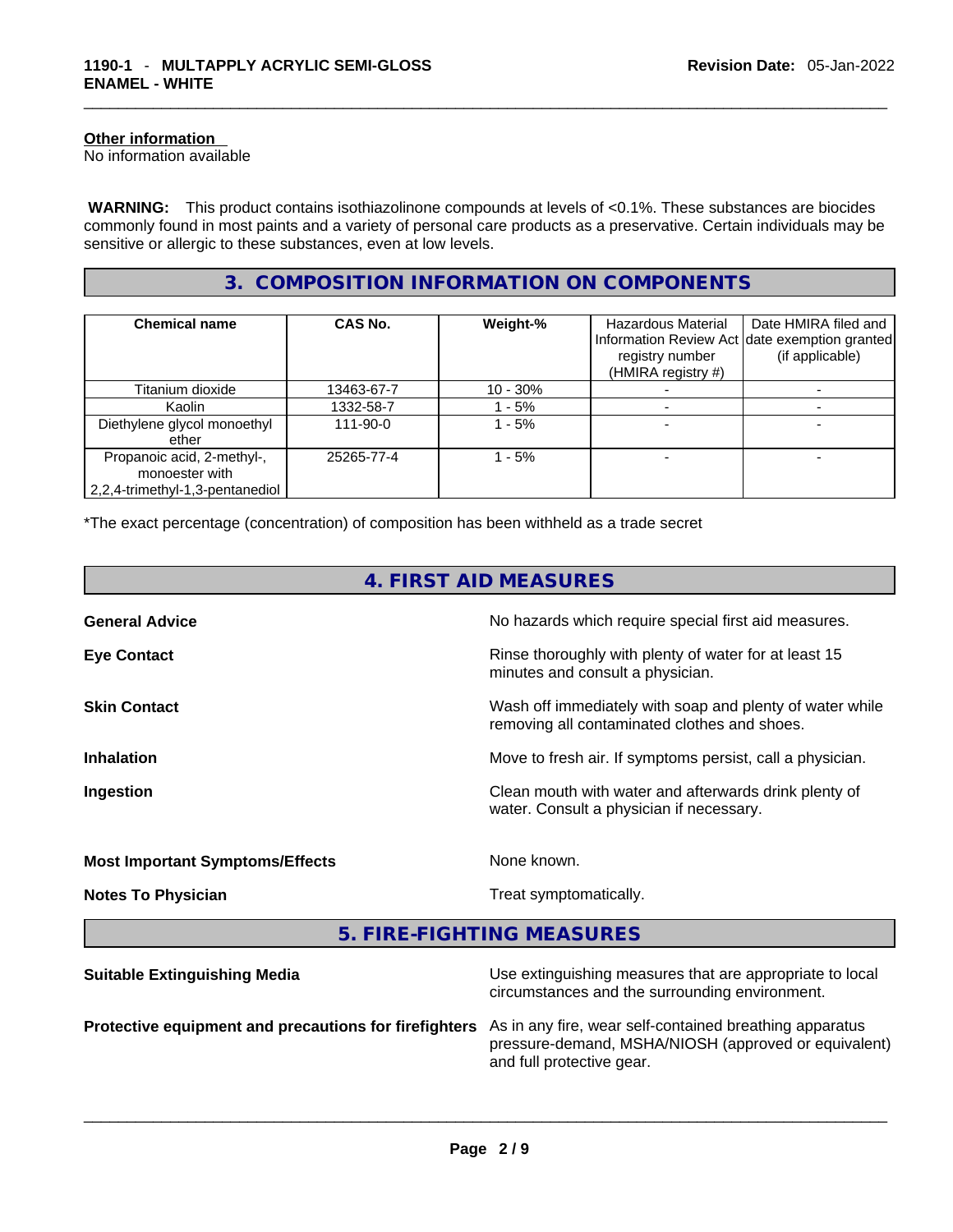| <b>Specific Hazards Arising From The Chemical</b>                                                                     | Closed containers may rupture if exposed to fire or<br>extreme heat. |  |  |  |
|-----------------------------------------------------------------------------------------------------------------------|----------------------------------------------------------------------|--|--|--|
| Sensitivity to mechanical impact                                                                                      | No                                                                   |  |  |  |
| Sensitivity to static discharge                                                                                       | No.                                                                  |  |  |  |
| <b>Flash Point Data</b><br>Flash point (°F)<br>Flash Point (°C)<br><b>Method</b><br><b>Flammability Limits In Air</b> | Not applicable<br>Not applicable<br>Not applicable                   |  |  |  |
| Lower flammability limit:<br><b>Upper flammability limit:</b>                                                         | Not applicable<br>Not applicable                                     |  |  |  |
| <b>Flammability: 0</b><br>NFPA<br>Health: 1                                                                           | <b>Instability: 0</b><br><b>Special: Not Applicable</b>              |  |  |  |
| <b>NFPA Legend</b><br>0 - Not Hazardous<br>1 - Slightly                                                               |                                                                      |  |  |  |

- 2 Moderate
- 
- 3 High 4 - Severe

*The ratings assigned are only suggested ratings, the contractor/employer has ultimate responsibilities for NFPA ratings where this system is used.* 

*Additional information regarding the NFPA rating system is available from the National Fire Protection Agency (NFPA) at www.nfpa.org.* 

# **6. ACCIDENTAL RELEASE MEASURES**

| <b>Personal Precautions</b>      | Avoid contact with skin, eyes and clothing. Ensure<br>adequate ventilation.                          |
|----------------------------------|------------------------------------------------------------------------------------------------------|
| <b>Other Information</b>         | Prevent further leakage or spillage if safe to do so.                                                |
| <b>Environmental precautions</b> | See Section 12 for additional Ecological Information.                                                |
| <b>Methods for Cleaning Up</b>   | Soak up with inert absorbent material. Sweep up and<br>shovel into suitable containers for disposal. |

# **7. HANDLING AND STORAGE**

| <b>Handling</b>               | Avoid contact with skin, eyes and clothing. Avoid breathing<br>vapors, spray mists or sanding dust. In case of insufficient<br>ventilation, wear suitable respiratory equipment. |
|-------------------------------|----------------------------------------------------------------------------------------------------------------------------------------------------------------------------------|
| <b>Storage</b>                | Keep container tightly closed. Keep out of the reach of<br>children.                                                                                                             |
| <b>Incompatible Materials</b> | No information available                                                                                                                                                         |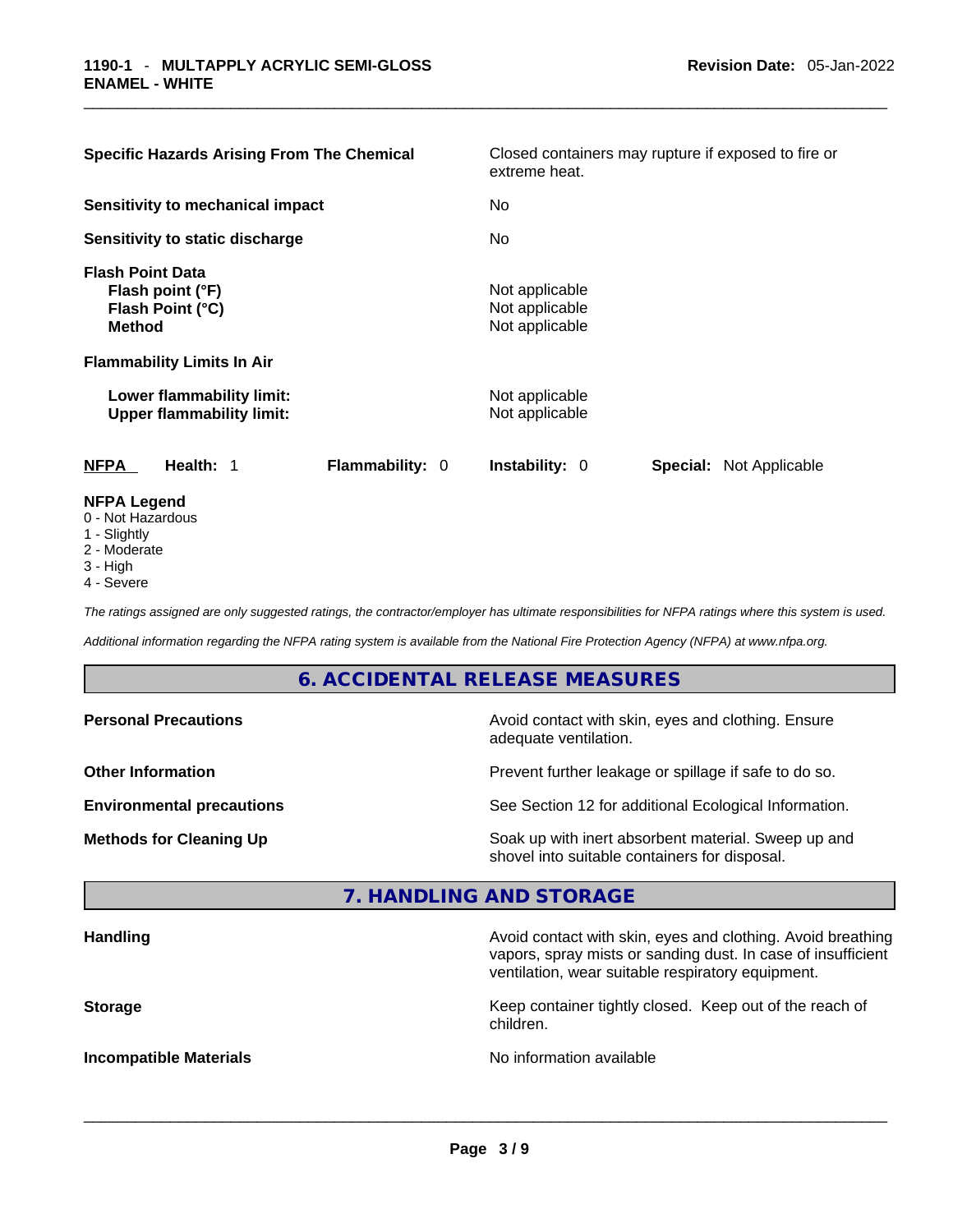# **8. EXPOSURE CONTROLS/PERSONAL PROTECTION**

# **Exposure Limits**

| <b>Chemical name</b>                 | <b>ACGIH TLV</b>                                                                                                                              | <b>Alberta</b>           | <b>British Columbia</b>                         | <b>Ontario</b>                     | Quebec                      |
|--------------------------------------|-----------------------------------------------------------------------------------------------------------------------------------------------|--------------------------|-------------------------------------------------|------------------------------------|-----------------------------|
| Titanium dioxide                     | TWA: $10 \text{ mg/m}^3$                                                                                                                      | 10 mg/m $3$ - TWA        | 10 $mq/m3$ - TWA<br>$3$ mg/m <sup>3</sup> - TWA | 10 mg/m $3$ - TWA                  | 10 mg/m $3$ - TWAEV         |
| Kaolin                               | TWA: $2 \text{ mg/m}^3$<br>particulate matter<br>containing no<br>asbestos and <1%<br>crystalline silica,<br>respirable particulate<br>matter | $2 \text{ mg/m}^3$ - TWA | $2 \text{ mg/m}^3$ - TWA                        | $2 \text{mq/m}^3$ - TWA            | 5 mg/m <sup>3</sup> - TWAEV |
| Diethylene glycol monoethyl<br>ether | N/E                                                                                                                                           | N/E                      | N/E                                             | 30 ppm - TWA<br>165 mg/m $3$ - TWA | N/E                         |

#### **Legend**

ACGIH - American Conference of Governmental Industrial Hygienists

Alberta - Alberta Occupational Exposure Limits

British Columbia - British Columbia Occupational Exposure Limits

Ontario - Ontario Occupational Exposure Limits

Quebec - Quebec Occupational Exposure Limits

N/E - Not established

**Personal Protective Equipment**

**Engineering Measures Ensure** Ensure adequate ventilation, especially in confined areas.

**Eye/Face Protection Safety glasses with side-shields. Skin Protection Protection** Protective gloves and impervious clothing. **Respiratory Protection In case of insufficient ventilation wear suitable respiratory** equipment.

**Hygiene Measures Avoid contact with skin, eyes and clothing. Remove and Avoid contact with skin, eyes and clothing. Remove and Avoid contact with skin, eyes and clothing. Remove and** wash contaminated clothing before re-use. Wash thoroughly after handling.

# **9. PHYSICAL AND CHEMICAL PROPERTIES**

| Appearance              | liquid                   |
|-------------------------|--------------------------|
| Odor                    | little or no odor        |
| <b>Odor Threshold</b>   | No information available |
| Density (Ibs/gal)       | $10.3 - 10.5$            |
| <b>Specific Gravity</b> | $1.23 - 1.26$            |
| рH                      | No information available |
| <b>Viscosity (cps)</b>  | No information available |
| Solubility(ies)         | No information available |
| <b>Water solubility</b> | No information available |
| <b>Evaporation Rate</b> | No information available |
| Vapor pressure          | No information available |
| Vapor density           | No information available |
| Wt. % Solids            | 45 - 55                  |
| Vol. % Solids           | $35 - 45$                |
| Wt. % Volatiles         | $45 - 55$                |
| Vol. % Volatiles        | $55 - 65$                |
|                         |                          |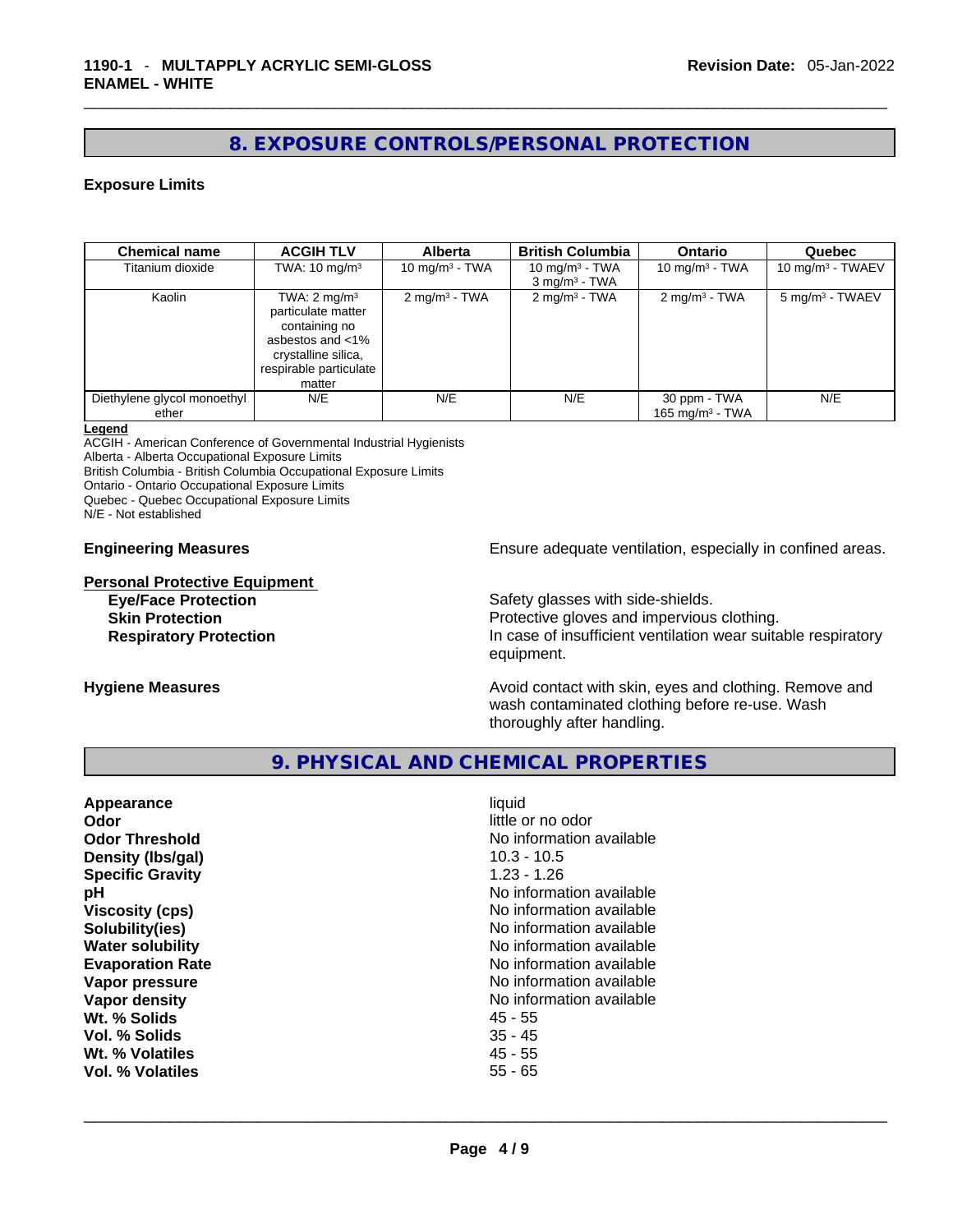| <b>Revision Date: 05-Jan-2022</b> |
|-----------------------------------|
|-----------------------------------|

| <b>VOC Regulatory Limit (g/L)</b><br><b>Boiling Point (°F)</b> | < 100<br>212             |
|----------------------------------------------------------------|--------------------------|
| <b>Boiling Point (°C)</b>                                      | 100                      |
| Freezing point (°F)                                            | 32                       |
| <b>Freezing Point (°C)</b>                                     | 0                        |
| Flash point (°F)                                               | Not applicable           |
| Flash Point (°C)                                               | Not applicable           |
| <b>Method</b>                                                  | Not applicable           |
| Flammability (solid, gas)                                      | Not applicable           |
| <b>Upper flammability limit:</b>                               | Not applicable           |
| Lower flammability limit:                                      | Not applicable           |
| <b>Autoignition Temperature (°F)</b>                           | No information available |
| <b>Autoignition Temperature (°C)</b>                           | No information available |
| Decomposition Temperature (°F)                                 | No information available |
| Decomposition Temperature (°C)                                 | No information available |
| <b>Partition coefficient</b>                                   | No information available |

# **10. STABILITY AND REACTIVITY**

**Hazardous Decomposition Products** None under normal use.

**Reactivity Not Applicable Not Applicable** 

**Chemical Stability** Stable under normal conditions.

**Conditions to avoid Prevent from freezing.** 

**Incompatible Materials Materials No materials to be especially mentioned.** 

**Possibility of hazardous reactions** None under normal conditions of use.

# **11. TOXICOLOGICAL INFORMATION**

**Product Information Information on likely routes of exposure**

**Acute Toxicity Product Information Information No information available** 

**Principal Routes of Exposure Exposure** Eye contact, skin contact and inhalation.

**Symptoms related to the physical,chemical and toxicological characteristics**

**Symptoms Symptoms No information available** 

**Delayed and immediate effects as well as chronic effects from short and long-term exposure**

**Eye contact** May cause slight irritation **Eye** contact **May cause slight irritation** 

**Skin contact Substance may cause slight skin irritation. Prolonged or** Substance may cause slight skin irritation. Prolonged or repeated contact may dry skin and cause irritation. **Inhalation** May cause irritation of respiratory tract. \_\_\_\_\_\_\_\_\_\_\_\_\_\_\_\_\_\_\_\_\_\_\_\_\_\_\_\_\_\_\_\_\_\_\_\_\_\_\_\_\_\_\_\_\_\_\_\_\_\_\_\_\_\_\_\_\_\_\_\_\_\_\_\_\_\_\_\_\_\_\_\_\_\_\_\_\_\_\_\_\_\_\_\_\_\_\_\_\_\_\_\_\_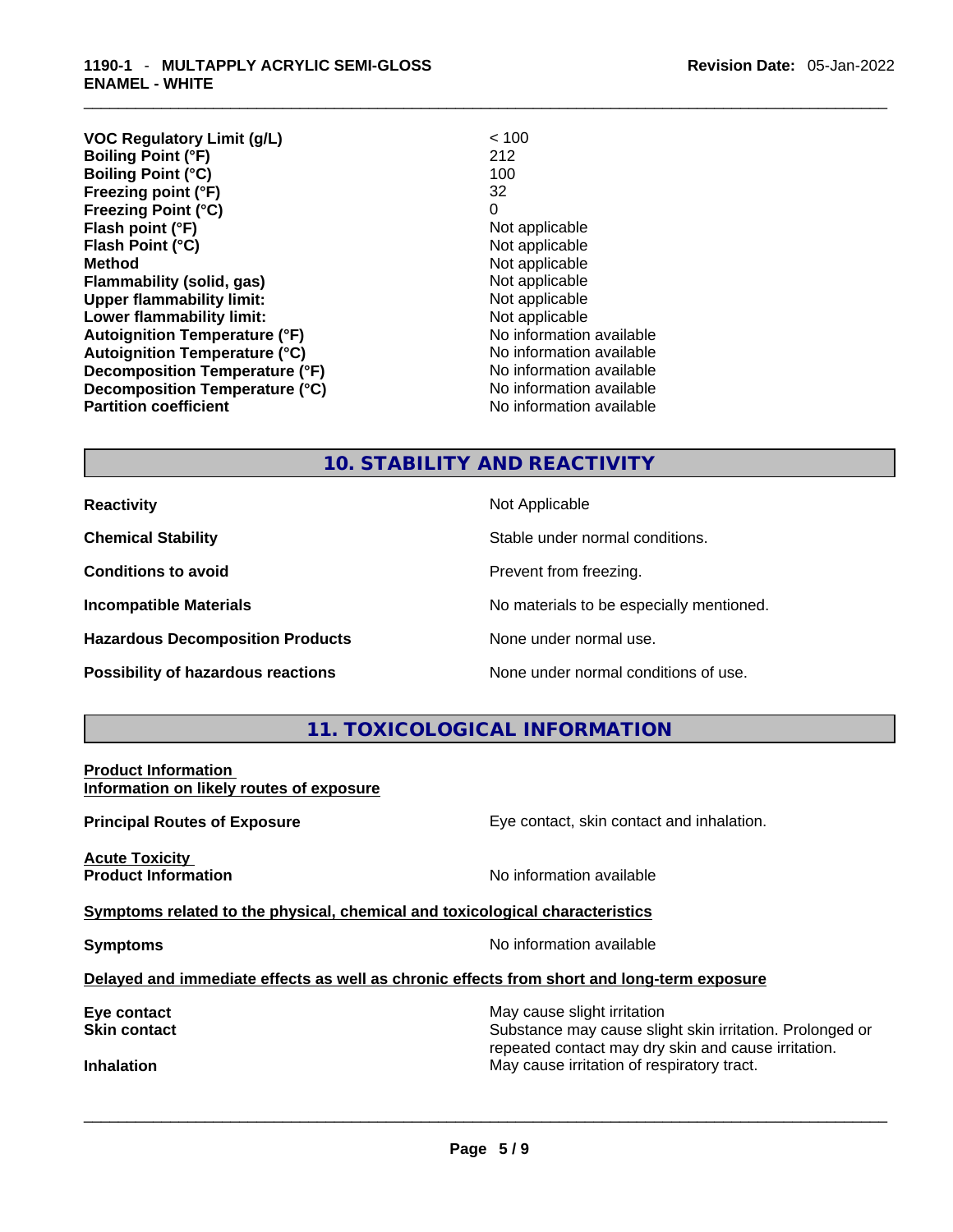**Neurological Effects** No information available. **Mutagenic Effects Mutagenic Effects No information available. Reproductive Effects No information available. Developmental Effects No information available. Target organ effects**<br> **STOT - single exposure**<br> **STOT - single exposure**<br> **No information available. STOT** - single exposure **STOT** - **repeated exposure No information available. Other adverse effects No information available.** Aspiration Hazard **Aspiration Hazard No information available.** 

**Ingestion Ingestion Ingestion may cause gastrointestinal irritation**, nausea, vomiting and diarrhea. **Sensitization No information available.** 

# **Numerical measures of toxicity**

# **The following values are calculated based on chapter 3.1 of the GHS document**

| <b>ATEmix (oral)</b>                 | 41056 mg/kg |
|--------------------------------------|-------------|
| <b>ATEmix (inhalation-dust/mist)</b> | 287.7 mg/L  |

#### **Component Information**

| Chemical name                                                                                 | Oral LD50             | Dermal LD50                                                           | <b>Inhalation LC50</b>               |
|-----------------------------------------------------------------------------------------------|-----------------------|-----------------------------------------------------------------------|--------------------------------------|
| Titanium dioxide<br>13463-67-7                                                                | $> 10000$ mg/kg (Rat) |                                                                       |                                      |
| Kaolin<br>1332-58-7                                                                           | $>$ 5000 mg/kg (Rat)  | $>$ 5000 mg/kg (Rat)                                                  |                                      |
| Diethylene glycol monoethyl ether<br>111-90-0                                                 | $= 10502$ mg/kg (Rat) | $= 9143$ mg/kg (Rabbit) = 4200<br>$\mu L/kg$ (Rabbit) = 6 mL/kg (Rat) | $> 5240$ mg/m <sup>3</sup> (Rat) 4 h |
| Propanoic acid, 2-methyl-,<br>monoester with<br>2,2,4-trimethyl-1,3-pentanediol<br>25265-77-4 | $= 3200$ mg/kg (Rat)  | $> 15200$ mg/kg (Rat)                                                 |                                      |

# **Chronic Toxicity**

# **Carcinogenicity**

*The information below indicates whether each agency has listed any ingredient as a carcinogen:.* 

| <b>Chemical name</b>          | IARC                                | <b>NTP</b> |
|-------------------------------|-------------------------------------|------------|
|                               | $2B -$<br>Possible Human Carcinogen |            |
| <sup>1</sup> Titanium dioxide |                                     |            |

• Although IARC has classified titanium dioxide as possibly carcinogenic to humans (2B), their summary concludes: "No significant exposure to titanium dioxide is thought to occur during the use of products in which titanium dioxide is bound to other materials, such as paint."

#### **Legend**

IARC - International Agency for Research on Cancer NTP - National Toxicity Program OSHA - Occupational Safety & Health Administration

# **12. ECOLOGICAL INFORMATION**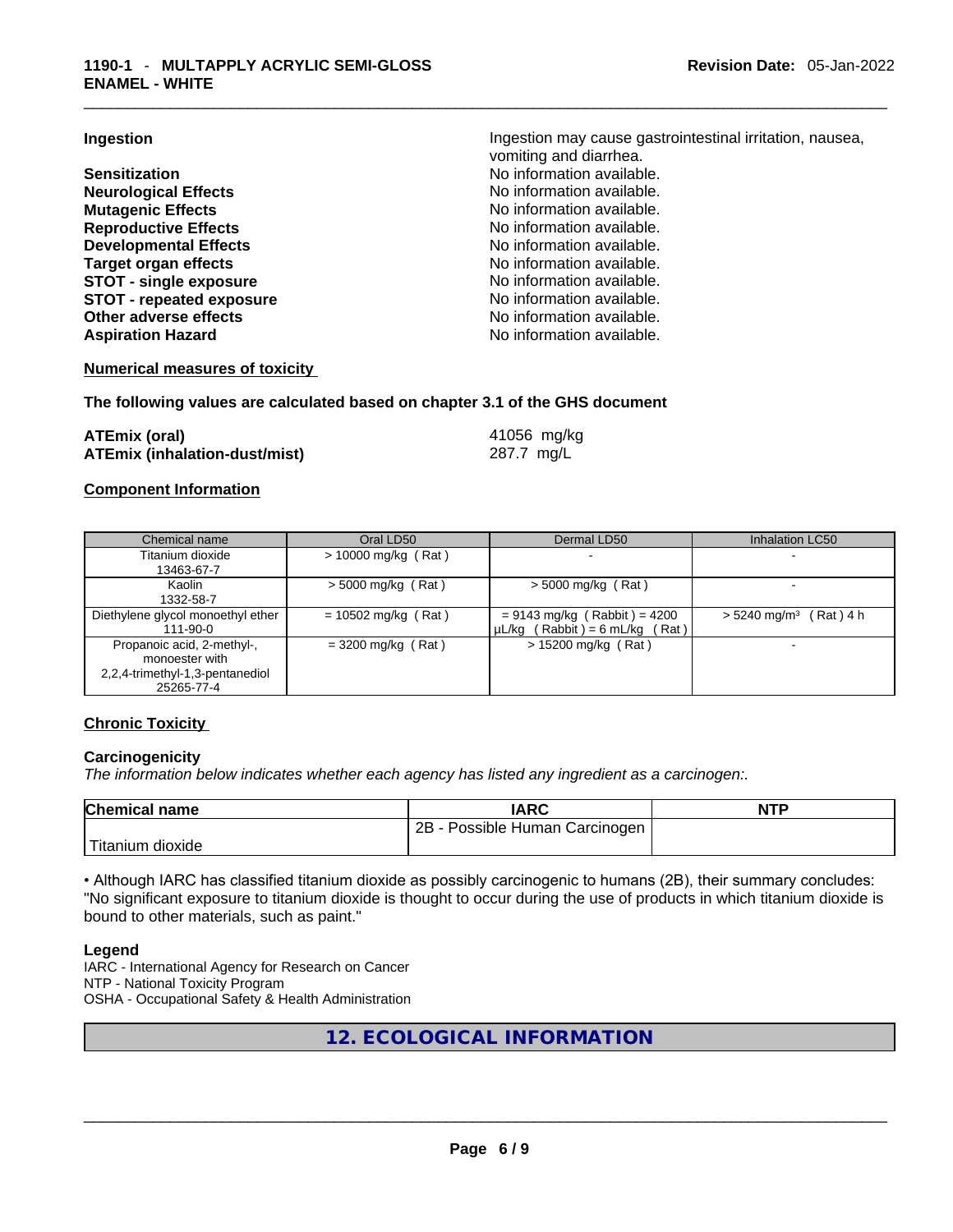# **Ecotoxicity Effects**

The environmental impact of this product has not been fully investigated.

# **Product Information**

#### **Acute Toxicity to Fish** No information available

# **Acute Toxicity to Aquatic Invertebrates**

No information available

#### **Acute Toxicity to Aquatic Plants**

No information available

# **Persistence / Degradability**

No information available.

#### **Bioaccumulation**

There is no data for this product.

# **Mobility in Environmental Media**

No information available.

#### **Ozone**

No information available

# **Component Information**

#### **Acute Toxicity to Fish**

Titanium dioxide  $LC50:$  > 1000 mg/L (Fathead Minnow - 96 hr.)

# **Acute Toxicity to Aquatic Invertebrates**

No information available

# **Acute Toxicity to Aquatic Plants**

No information available

# **13. DISPOSAL CONSIDERATIONS**

**Waste Disposal Method** Dispose of in accordance with federal, state, provincial, and local regulations. Local requirements may vary, consult your sanitation department or state-designated environmental protection agency for more disposal options. \_\_\_\_\_\_\_\_\_\_\_\_\_\_\_\_\_\_\_\_\_\_\_\_\_\_\_\_\_\_\_\_\_\_\_\_\_\_\_\_\_\_\_\_\_\_\_\_\_\_\_\_\_\_\_\_\_\_\_\_\_\_\_\_\_\_\_\_\_\_\_\_\_\_\_\_\_\_\_\_\_\_\_\_\_\_\_\_\_\_\_\_\_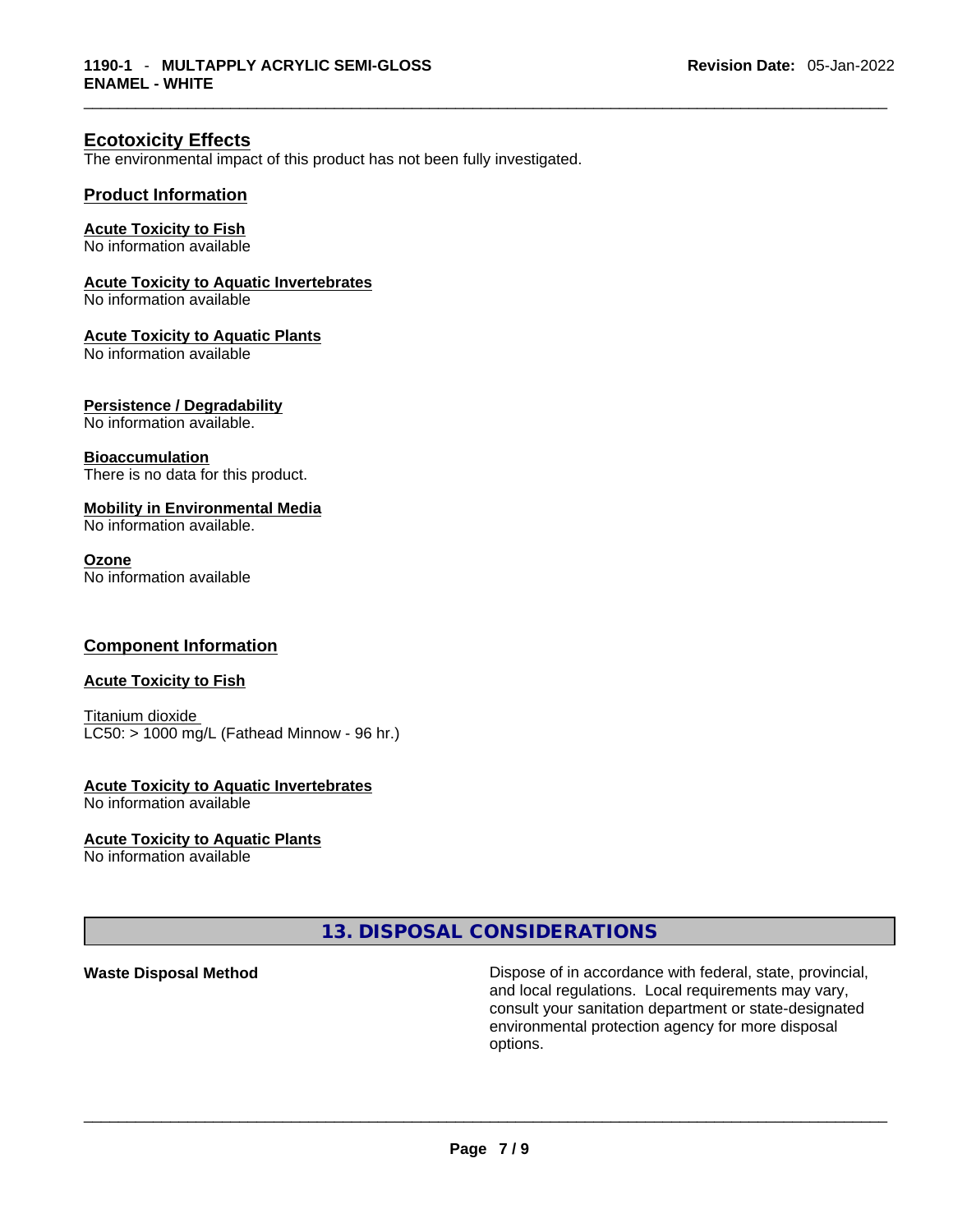# **14. TRANSPORT INFORMATION**

**TDG** Not regulated

**ICAO / IATA** Not regulated

**IMDG / IMO** Not regulated

# **15. REGULATORY INFORMATION**

# **International Inventories**

| <b>TSCA: United States</b> | Yes - All components are listed or exempt. |
|----------------------------|--------------------------------------------|
| <b>DSL: Canada</b>         | Yes - All components are listed or exempt. |

# **National Pollutant Release Inventory (NPRI)**

# **NPRI Parts 1- 4**

This product contains the following Parts 1-4 NPRI chemicals:

*None*

#### **NPRI Part 5**

This product contains the following NPRI Part 5 Chemicals:

*None*

# **WHMIS Regulatory Status**

This product has been classified in accordance with the hazard criteria of the Hazardous Products Regulations (HPR) and the SDS contains all the information required by the HPR.

**16. OTHER INFORMATION** 

**HMIS** - **Health:** 1 **Flammability:** 0 **Reactivity:** 0 **PPE:** -

- **HMIS Legend** 0 - Minimal Hazard
- 1 Slight Hazard
- 2 Moderate Hazard
- 3 Serious Hazard
- 4 Severe Hazard
- \* Chronic Hazard
- 

X - Consult your supervisor or S.O.P. for "Special" handling instructions.

Note: The PPE rating has intentionally been left blank. Choose appropriate PPE that will protect employees from the hazards the material will *present under the actual normal conditions of use.*